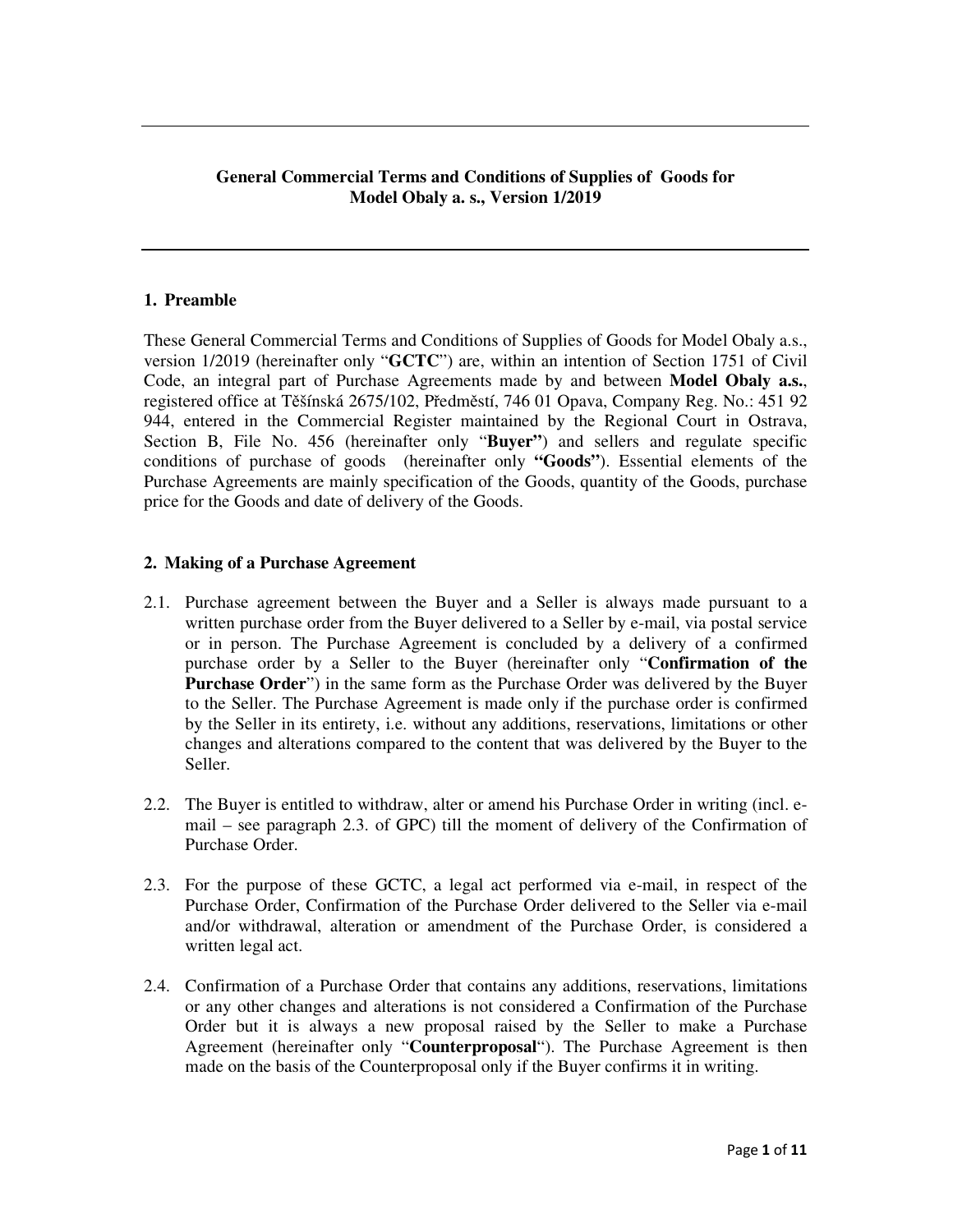- 2.5. Confirmation of a Purchase Order or its rejection must be delivered by the Seller to the Buyer within two (2) working days of the date of the Purchase Order receipt at the latest. Information of whether the Seller confirms or rejects the Buyer´s Purchase Order is very important for the production process of the Buyer. If the Seller delays the Confirmation of the Purchase Order or its rejection the Seller is obliged to pay a contractual penalty in the amount of CZK 2,000.00 (two thousand Czech crowns) per each day of such delay to the Buyer; the Buyer´s right of damages is not affected whereby.
- 2.6. If the Seller delivers the Confirmation of the Purchase Order to the Buyer after an expiration of the period specified in paragraph 2.5. of these GCTC the relevant Purchase Agreement shall be made only in the case that the Buyer approves this Confirmation of the Purchase Order in writing, via e-mail at least.
- 2.7. Upon entering into a Purchase Agreement the Buyer is entitled to require a change of type or quantity of the ordered Goods and/or date of delivery of the Goods only if utterly necessary for operating reasons.
- 2.8. A finally made Purchase Agreement is a single and complete document between the Buyer and the Seller for the same matter. Any previous agreements by the Buyer and the Seller, either written or oral, are then superseded by the provisions of the Purchase Agreement to the full extent.

# **3. Purchase Price, Method of Payment**

- 3.1. The Buyer is obliged to pay a purchase price for the Goods agreed in the Purchase Agreement (hereinafter only "**Purchase Price**") to the Seller. Such Purchase Price always includes all costs related to the Goods and its delivery, including packing of the Goods, costs of transport, insurance costs, and costs related to the arrangement for necessary documents, labelling, customs duty, taxes, storage fees, etc. A right and at the same time an obligation to invoice the Purchase Price for the Goods is created as on the date of due delivery of the Goods.
- 3.2. For the avoidance of doubt, GCTC determines that the Purchase Price is agreed in the DAP mode in accordance with INCOTERMS 2010, unless otherwise agreed by both parties in advance.
- 3.3. The Purchase Price setting in the Purchase Agreement can also be done in a form of a mutually agreed pricelist, usually for repeated supplies of the Goods. In this case the Purchase Agreement must contain a countersigned pricelist of the Seller forming an integral Attachment thereto or an express reference to the precisely specified and without doubt ascertainable or verifiable pricelist of the Seller which becomes an integral part of the Purchase Agreement (hereinafter only "**Pricelist**") and a percentage amount of a possible discount from the Pricelist provided by the Seller to the Buyer. Any alterations or changes in the Pricelist are allowed only if agreed by both parties in writing, unless otherwise specified by these GCTC.
- 3.4. Payment of the Purchase Price shall be made by the Buyer via a credit transfer to the Seller´s account pursuant to the legitimate invoice issued by the Seller. The invoice containing all essential and formal elements for the purpose of an accountable and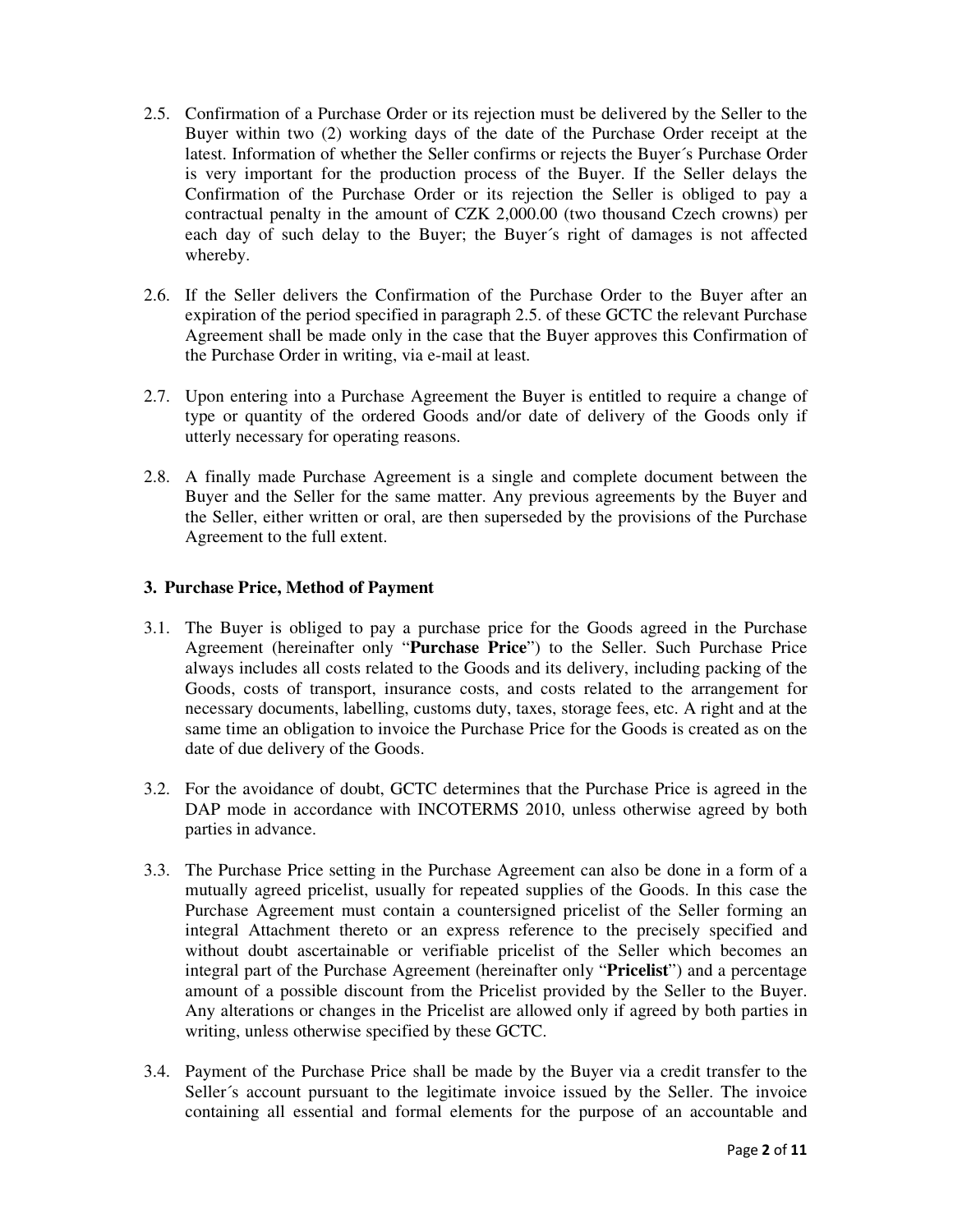taxable receipt must be served to the Buyer by the Seller within two (2) days of the date of delivery of the Goods at the latest in PDF format as an enclosure to an e-mail message sent to the Buyer´s address **podatelna@modelgroup.com**. Both parties acknowledge and agree expressly with mutual issuance of the invoices in an electronic form, i.e. in PDF format.

- 3.5. Besides general elements of the accountable and taxable receipt, the invoice must always include the following elements:
	- 3.5.1. Serial number and date of Purchase Order;
	- 3.5.2. Designation and specification of the Goods;
	- 3.5.3. Unit Purchase Price for the Goods;
	- 3.5.4. Quantity of the invoiced Goods;
	- 3.5.5. Amount of the discount provided to the Buyer;
	- 3.5.6. Total Purchase Price for the Goods;

The invoice must be supported with a document proving due delivery of the Goods confirmed by a person authorized by the Buyer for this purpose, if any, otherwise due fulfilment of the invoicing conditions (mainly due and timely delivery of the Goods) shall be verified against the Buyer´s documentary materials. If the Buyer´s materials and/or Seller´s documents attached to the invoice are insufficient to ascertain legitimacy of the invoice the Buyer will invite the Seller to support the due and timely delivery of the Goods and a period for due payment is suspended until such fact supporting.

The Seller is obliged to issue a separate invoice for each Purchase Agreement in compliance with these GCTC.

- 3.6. Invoices shall be due within sixty (60) days of the date of their receipt by the Buyer. In case the Buyer returns a received invoice back to the Seller because it doesn´t meet these CGTC or any generally binding legal regulations, due delivery of the invoice to the Buyer becomes only be the moment of delivery of the correct invoice free of any defects and since that moment a period for due payment starts. The invoice is considered paid by the date the amount is debited and transferred from the bank account of the Buyer for the benefit of the Seller.
- 3.7. In case of a defective supply the period for due payment shall be extended by the time from putting forward the Claim to a due disposing of the Claim.
- 3.8. Returning of an invoice by the Buyer is justifiable if it lacks elements determined by the generally binding legal regulations or these GCTG, if it contains data contrary to the provisions of the Purchase Agreement or possibly made General Purchase Contract, if it lacks attachments required by GCTC or contains data that do not accord with the reality (e.g. incorrect information of the Goods delivery, quantity of the Goods, etc.).
- 3.9. If the Buyer pays the invoice within fourteen (14) days from the date of its receipt he is entitled to a discount in the amount of 3 % of the invoice total value. The Buyer is allowed to calculate the discount according to the date of payment of the invoice in relation to its delivery to the Buyer and the Buyer then pays an amount already reduced by such discount to the Seller.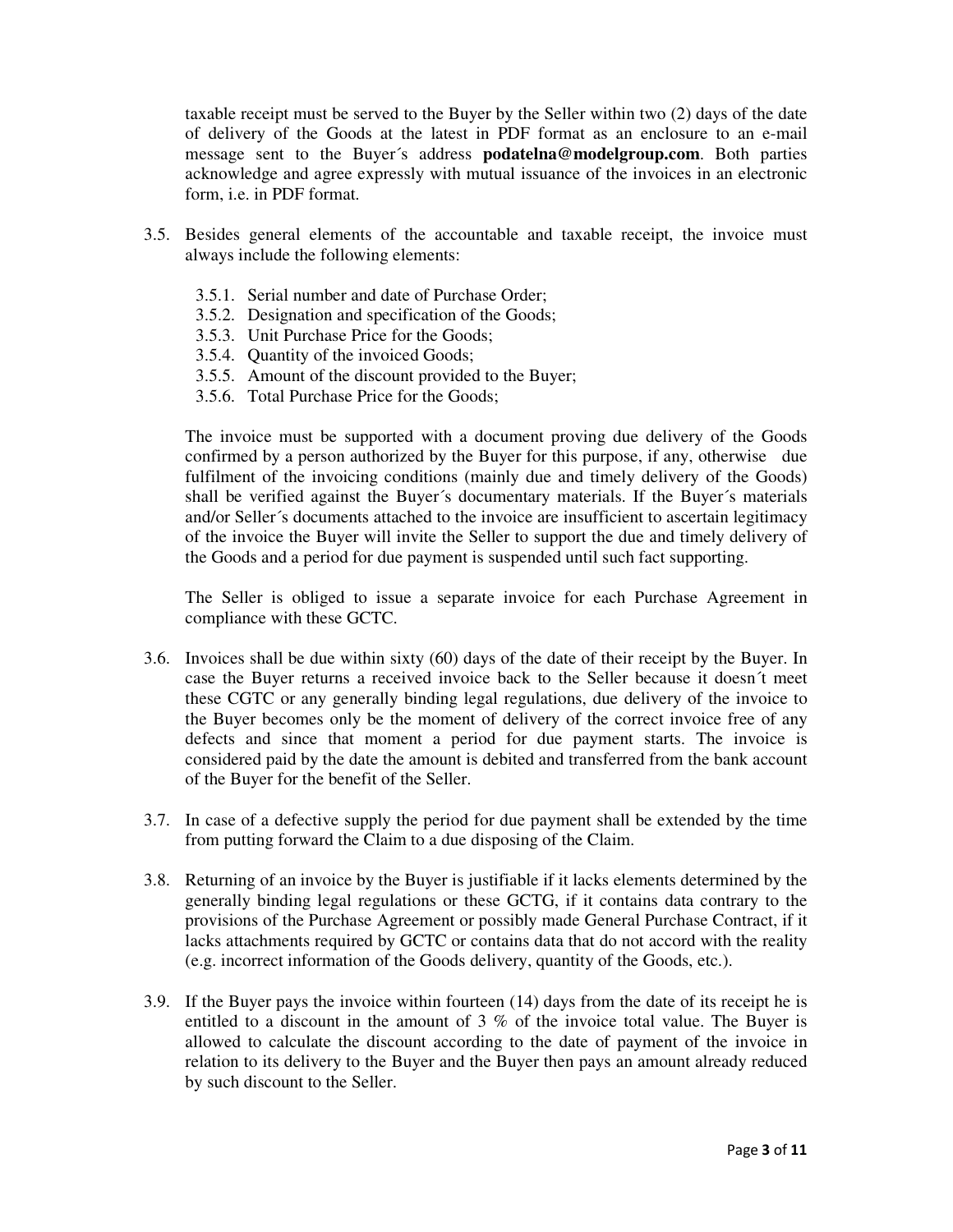- 3.10. If the Buyer is in default of payment of the Purchase Price for the Goods the Buyer is obliged to pay a statutory interest on payment in default in accordance with the generally binding legal regulations for the respective time of default.
- 3.11. The Seller is allowed to assign any claims against the Buyer arising from the Purchase Agreement or GCTC or a General Purchase Contract, if any, to a third party, or put such claims as a security in a third party favour, only upon a preceding written approval by the Buyer. The parties agree that such an approval cannot be made by e-mail.
- 3.12. The Buyer is entitled to set off any claims, either original or acquired by assignment from a third party, recognized or uncertain or indefinite, due or undue, statute-barred or not, he records towards the Seller unilaterally against the Seller´s claims (receivables) arising from the Purchase Agreement or GCTC or a General Purchase Contract, if any, or incurred in relation thereto.
- 3.13. The Seller is entitled to set off his claims towards the Buyer arising from the Purchase Agreement or GCTC or a General Purchase Contract, if any, or incurred in relation thereto only upon a written agreement with the Buyer, but he is not in any case authorized to make an unilateral set-off.

# **4. Delivery of the Goods, Packing of the Goods**

- 4.1. The Seller is obliged to deliver the Goods properly and in due time as agreed by the parties in the Purchase Agreement.
- 4.2. Terms of delivery shall be governed by the international rules for commercial transactions and procurement processes (INCOTERMS 2010) issued by the International Chamber of Commerce in Paris. For the purpose of the Purchase Agreement, delivery means the DAP term - Delivery at Place, i.e. at the relevant Buyer´s manufacturing plant platform according to INCOTERMS 2010, unless otherwise agreed by both parties.
- 4.3. The Seller is obliged to inform the Buyer of the fact the supply is ready to be delivered no later than two (2) working days before the actual delivery, by an e-mail at least.
- 4.4. The Seller is obliged to enclose a delivery note to each supply. Such delivery note must contain a complete number or designation of the Purchase Order by the Buyer or the Purchase Agreement, date of handover of the Goods to a carrier, name, type number, internal designation of the Buyer and a quantity of individual items of the Goods, kind and number of packages, method of transportation, vehicle registration number, confirmation of a quantitative check performed by the carrier at taking the Goods for transport and a **number of a platform at the relevant Buyer´s plant for unloading the Goods**.
- 4.5. The Seller is obliged to make sure that the carrier performs the quantitative check at taking the Goods for transport and confirms the performance in the delivery note.
- 4.6. Unloading of the Goods at the Buyer in his individual plants is agreed to be on working days from 06:00 to 13:00 o´clock, unless otherwise agreed.
- 4.7. The Goods shall be delivered at a pallet facilitating handling with forklift trucks, unless otherwise agreed.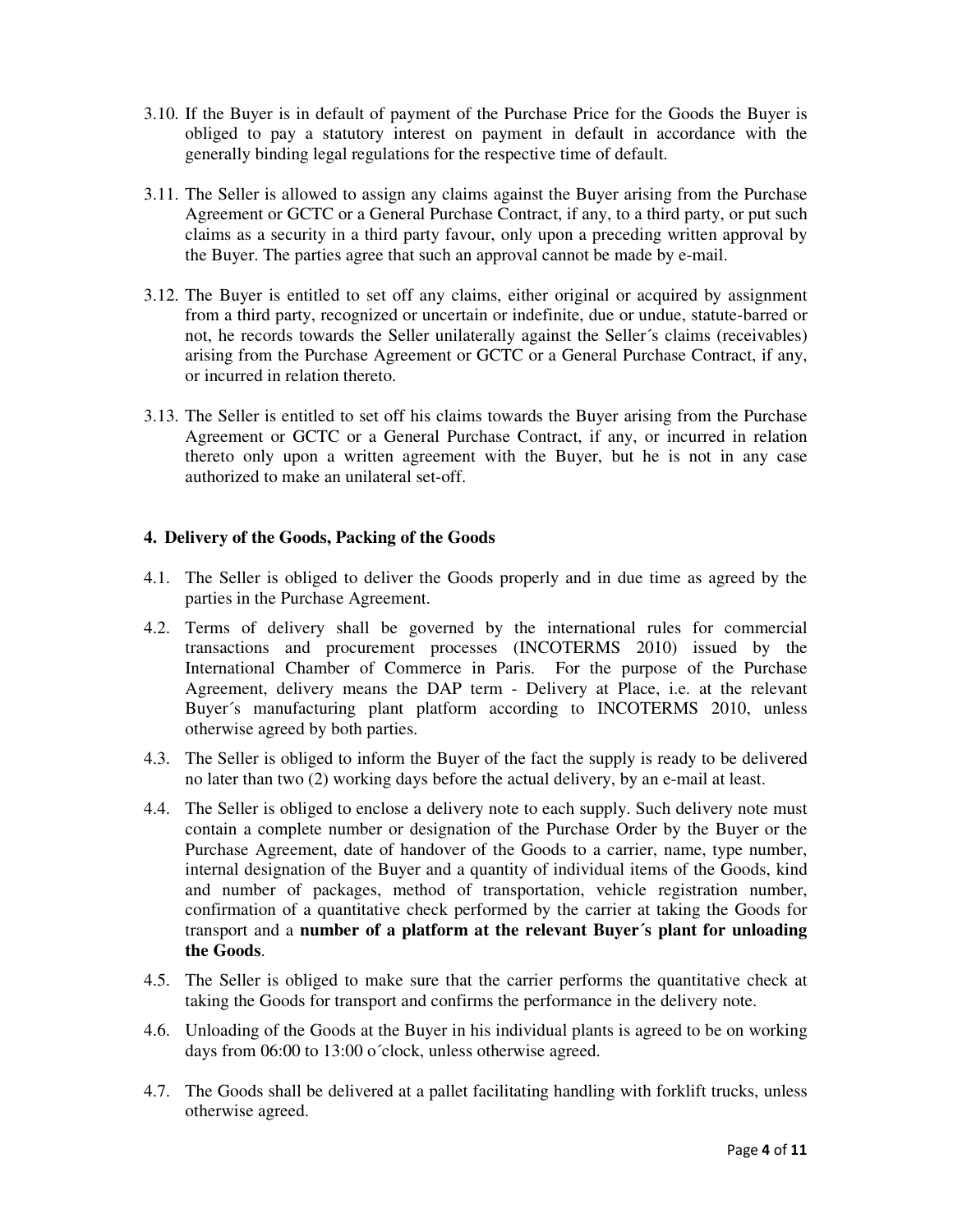- 4.8. The pallet must be suitable for the nature of the Goods as well as it must meet the safety requirements and also must be compatible with the storage management of the specific plant of the Buyer. If doubtful about it, the Seller is obliged to require an approval of the pallet compatibility from the Buyer and ensure that the pallets on which the Seller would deliver the Goods are in compliance with the Buyer´s storage management at the respective Buyer´s plant.
- 4.9. The Goods must be packed and transported in such a way that no damage by mechanic, weather or any other conditions could occur.
- 4.10. The Seller is aware of absolutely fundamental importance to deliver the Goods to the Buyer properly and in due time, mainly in respect of further supplies of the Buyer´s final products to his customers. If the Seller fails to deliver the Goods in due time he is obliged to pay a contractual penalty to the Buyer in the amount of  $0.5\%$  of the Purchase Price for the Goods in default per each day of such default, but at least CZK 1000.00 (one thousand Czech crowns) per each day of default; however the Buyer´s right of damages is not affected whereby. Further, in the case of the above described Seller´s default of delivery the Buyer is entitled to withdraw from any of the Purchase Agreements concluded with the Seller as well as from a General Purchase Contract, if any exists.
- 4.11. The packed Goods must be labelled according to the agreement between the Seller and the Buyer, minimum information on the supplied Goods are as follows:
	- 4.11.1. Name or designation of the Seller;
	- 4.11.2. Identification number of a storage item specified by the Buyer;
	- 4.11.3. Quantity of the Goods in the package;
	- 4.11.4. Identification of the Purchase Agreement;

Labels on the packages must be prevented from any damage or destruction during transportation or storing.

4.12. At the Buyer´s written notice, the Seller is obliged to ensure collection and transportation of reusable packages (e.g. pallets, etc.) from the agreed place of delivery of the Goods at his own cost and risk. Such collection of the reusable packages must be carried out on the date requested by the Buyer. If the Buyer does not request any specific date then the collection is always performed with the next delivery of the Goods to the agreed place of delivery. In case the Seller delays the collection of the reusable packages he is obliged to pay a storage fee to the Buyer for the time from the first day of the delay to the date of its collection in the amount of CZK 10.00 (ten Czech crowns) per each  $m<sup>2</sup>$  of the area taken by the stored packages, and a contractual penalty in the amount of CZK 100.00 (one hundred Czech crowns) per each day of the delay of one piece collection. For the duration of such delay a risk of damages in respect of the packages is borne by the Seller and the Buyer is released from duty to take care of them. If the collection of the reusable packages is delayed by more than 3 months the Buyer may handle the packages as he thinks fit, e.g. to deliver the packages to the Seller´s place of business at the Seller´s expense, sell them and use the proceeds thereof to settle the claims incurred towards the Seller under this provision or dispose of them at the Seller´s expense.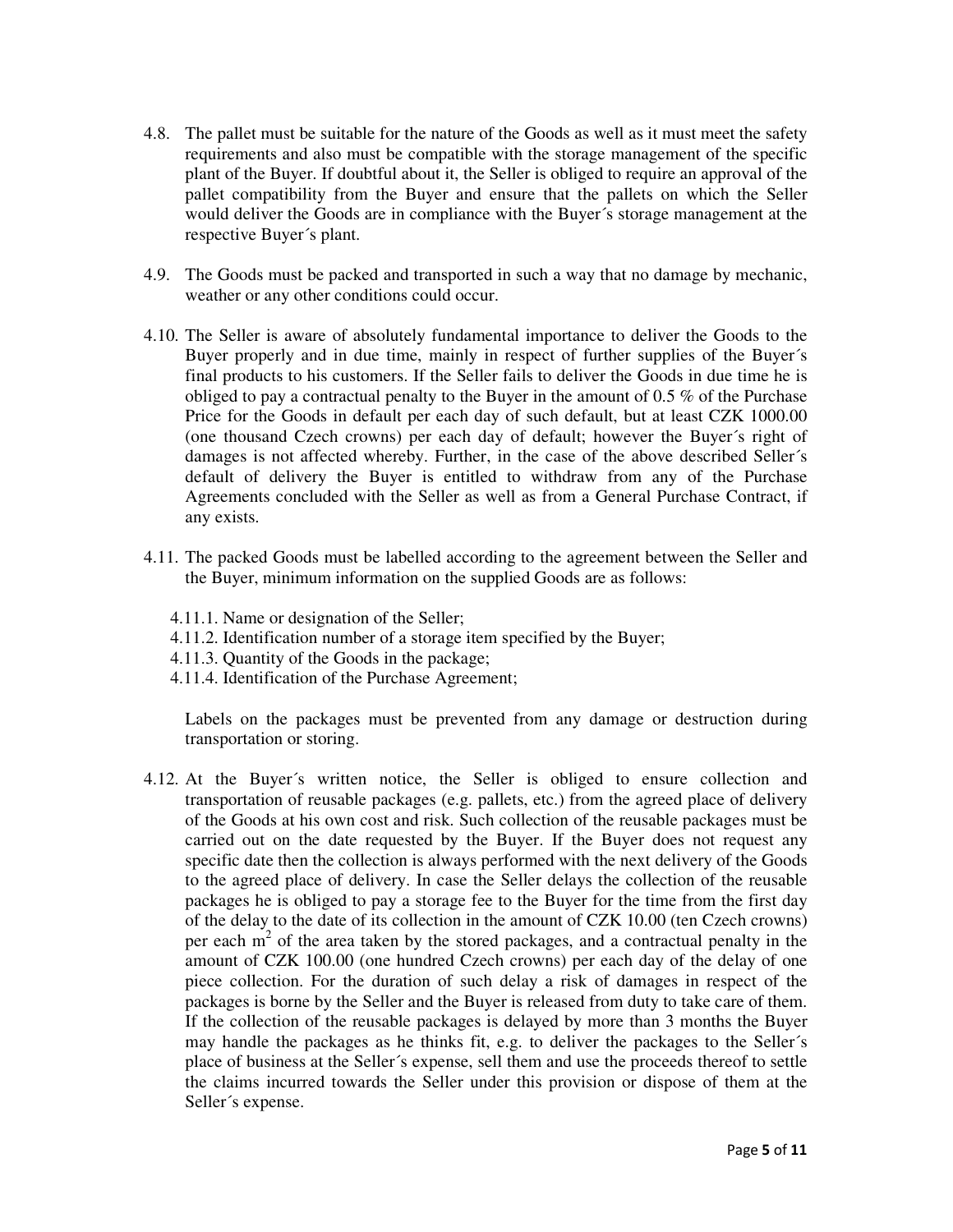# **5. Quality of the Goods, Warranty**

- 5.1. The Seller is obliged to manufacture the Goods or procure manufacturing of the Goods so as the quality and properties comply with the technical document, valid technical conditions, national standards, legal regulations, quality standards and the Purchase Agreement requirements. The Seller is informed of the specific way of subsequent using the Goods at the Buyer site and is fully aware of that the Goods must have the properties suitable for this way of using. If the Seller is doubtful about a way of subsequent using of the Goods by the Buyer he is obliged to notify the Buyer in writing and ask for the Buyer´s opinion.
- 5.2. Each item of the Goods must be identified with:
	- 5.2.1. a brand name, trademark or logo of a manufacturer;
	- 5.2.2. identification number of the Goods (product of the Buyer),
	- 5.2.3. a code including a date of manufacture, if relevant to the Goods (e.g. with respect to guaranteed properties of the Goods)

other designation if prescribed by the generally binding legal regulations, homologation regulations, approved technical document or the Purchase Agreement.

Method of designation (marking, labelling, etc.), design and positioning shall be agreed by the parties, unless resulting from the approved technical document.

- 5.3. The Seller is responsible for and ensures that the system of inspections and tests implemented by the Seller guarantees the Goods can be used by the Buyer for subsequent manufacturing without any further inspections at the Buyer´s plant.
- 5.4. The Seller is obliged to deliver the Goods with the "Quality Certificate" enclosed in each supply, which certifies conformity of the Goods to the approved technical document. The Goods without such Quality Certificate may be rejected by the Buyer, unless otherwise agreed. The Quality Certificate can be a part of the delivery note.
- 5.5. The Seller is responsible and ensures that the Goods subject to the provisions of Act No. 22/1997 Coll., on Technical Requirements for Products and on Amendments to Some Acts, as amended, meet the requirements of applicable technical regulations and standards in force in the Czech Republic and that the Seller observes the procedure of the Goods conformity assessment.
- 5.6. The Seller is obliged to hand over copies of the relevant "CE Declaration of Conformity" or "Declaration of Conformity", if required by the Buyer, unless otherwise agreed.
- 5.7. The Buyer is entitled to perform tests and inspections, at his own discretion, in order to verify the agreed quality, properties and parameters of the Goods.
- 5.8. The Buyer is entitled to carry out an audit at the Seller or his subcontractors participating in any way in the Goods supply and to verify whether the actions to assure full quality meet the Buyer´s needs. Such audit may be carried out to the extent of the entire system, manufacturing process or a product. The Seller is obliged to enable the audit.
- 5.9. If the audit under Article 5 paragraph 5.8. of GCTC discovers any non-conformities the Seller is obliged to draw up and implement a plan of corrective measures to remove them. Subcontractors of the Seller participating in the Goods supply in any way are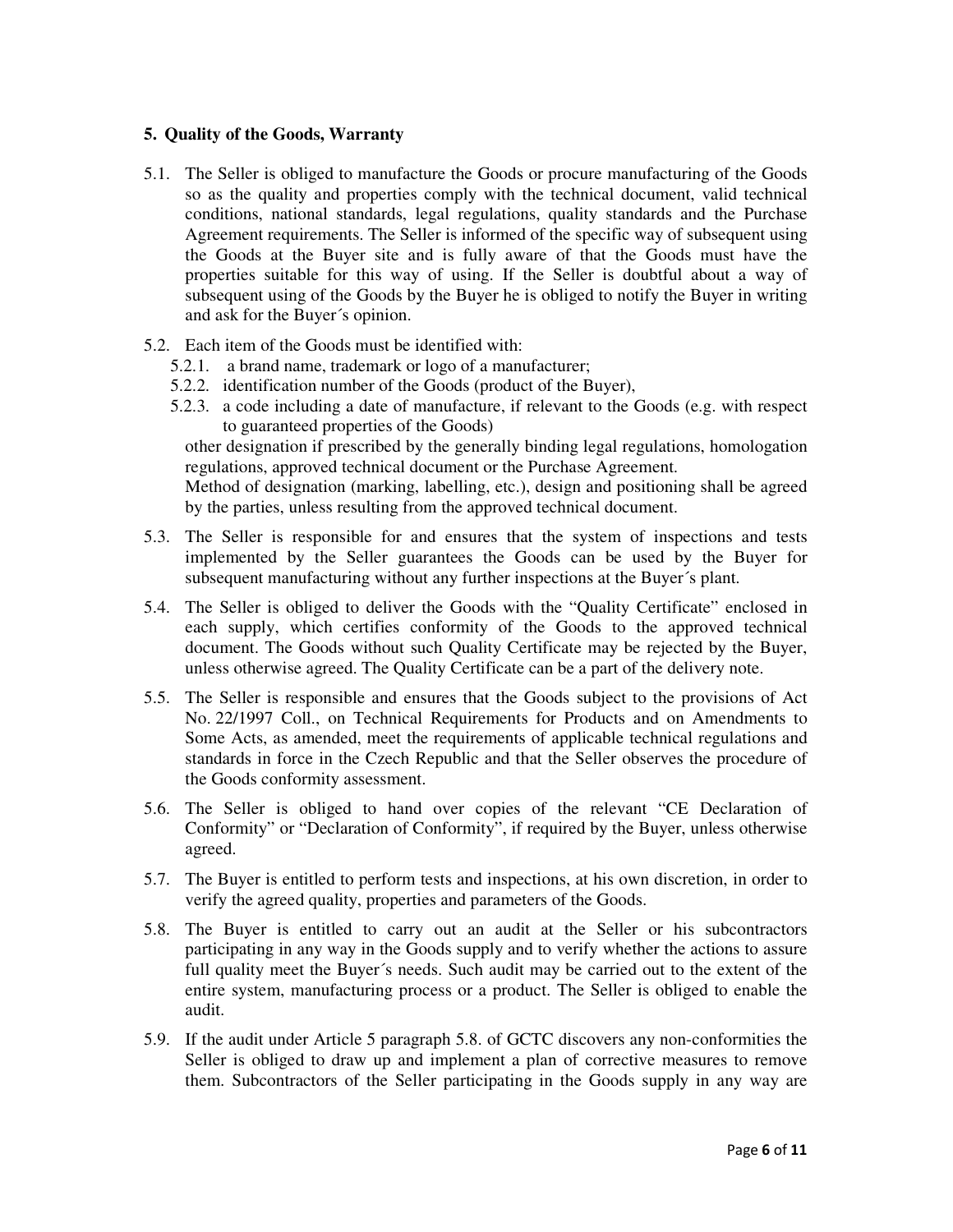bound by the same rules as the Seller himself in the field of quality management system and the Seller is responsible for their observance.

- 5.10. If the Buyer finds out any defects in the supplied Goods he sends a written notice to the Seller, usually by e-mail, (hereinafter only "**Claim**"). The Claim form must include a description of the defect, how it shows, in which supply it was detected, and a required method of remedy (removal of the defect). The Seller is obliged to confirm receipt of the Claim form in the same form without any undue delay.
- 5.11. The Seller is obliged to examine and assess the Claim within forty eight (48) hours from the Claim receipt at his own expense and inform the Buyer of his first written opinion of the Claim which must contain all required elements of "3D Report" of the Buyer. Thereafter, the Seller is obliged to send the final assessment opinion of the Claim containing all essential elements of the Buyer´s "8D Report" to the Buyer within thirty (30) days of the Claim receipt.
- 5.12. Product liability claims, their type and a method of remedy shall be exclusively opted by the Buyer and the Seller shall be obliged to respect the Buyer´s option. Until a total removal of the defects, the Buyer may change the opted type of product liability claims and the method of remedy by a written notice delivered to the Seller, via an e-mail message at least. The Seller agrees to pay a lump-sum fee of CZK 1000.00 (one thousand Czech crowns) to the Buyer for the administration of every justified claim.
- 5.13. The Seller guarantees to the Buyer that it will meet all its obligations arising from its liability for defective Goods in a due and timely manner. If the Seller is in default in fulfilling any of its obligations arising from or related to its liability for defective Goods, the Seller agrees to pay to the Buyer a contractual penalty of 0.1% of the price of defective Goods (but no less than CZK 1000.00) for each day of default in fulfilment of its obligation arising from its liability for defects for each item. Payment of the contractual penalty shall not affect the right to claim damages or any other contractual or legal obligation of the Seller associated with liability for defects.
- 5.14. The Seller provides to the Buyer a Warranty applicable to the Goods. The Warranty period is twenty four (24) months and starts from the first day following acceptance of the Goods by the Buyer.
- 5.15. Type defect. In case the Seller supplies the Goods of the same type or more types of the Goods repeatedly and at least 5 % of the Goods (but minimum two pieces of the Goods or two units of measurement of the Goods – e.g. litres, kilograms, etc.) from the amount of totally supplied Goods of the specific type in individual supply or in all supplies delivered during twelve (12) months preceding the month in which the defect was found out are defective, then such a defect is a type defect and any so far supplied Goods of the same type is considered defective. Rights arising from the type defect liability may be exercised by the Buyer until expiration of the Warranty period or within three (3) years from its termination at the latest. Unless otherwise determined by the Buyer, the Seller is obliged to solve the Claim in respect of the type defect within ten (10) days of the date of the defect detection in such a way that he will deliver a substitute supply of the Goods in lieu the Goods according to the Purchase Agreement or Purchase Agreements which is considered defective in compliance with this provision. Failure to perform the obligations resulting from this provision towards the Buyer properly and in due time means that the Buyer is entitled to withdraw from any of the Purchase Agreements and/or General Purchase Contract, if made.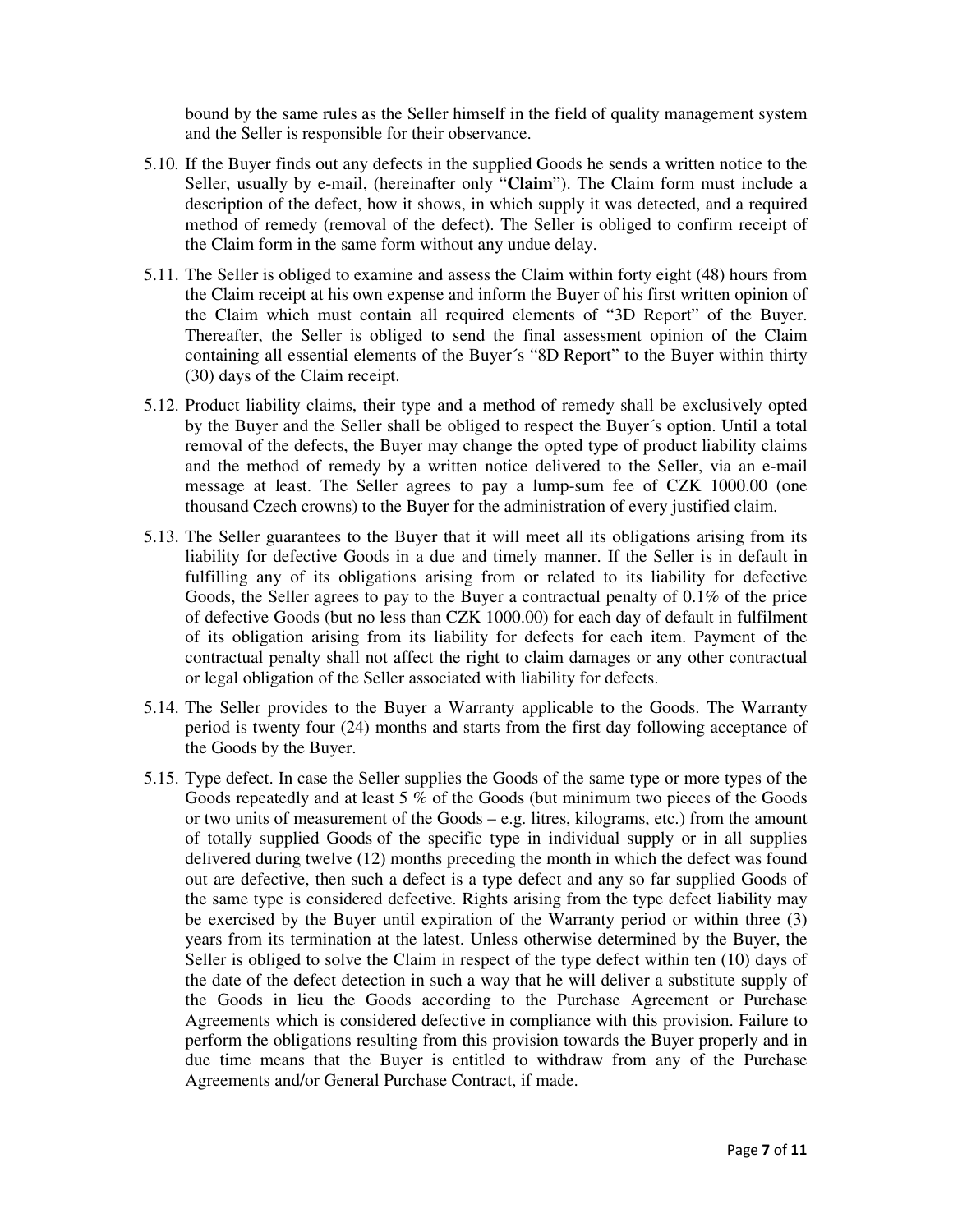The Seller provides to the Buyer a Warranty applicable to the Goods. The Warranty period is twenty four (24) months and starts from the first day following acceptance of the Goods by the Buyer.

## **6. Industrial Property Rights**

- 6.1. The Seller guarantees that the Goods, as a whole or individual parts and components thereof, do not infringe industrial property rights or other similar rights of third persons.
- 6.2. The Purchase Agreement does not grant any licence to use nor assign any rights to inventions, patents, industrial designs, utility models, trademarks, brand names, knowhow, copyright and any other forms of industrial or intellectual property.
- 6.3. In case the Goods are manufactured according to the technical document of the Buyer that was provided to the Seller for this purpose, or the Buyer allowed the Seller to get familiarized with the document in any other way, the Seller has no right to manufacture and deliver the Goods according to this technical document to any third person.
- 6.4. The Seller is not entitled to register or enable registration of a technical solution contained in the technical document of the Buyer as mentioned in the foregoing paragraph for industrial right or copyright protection by a third person.
- 6.5. The Seller is obliged to inform in writing of any possible use of his own patents, utility models and industrial designs for the Goods and of a licence application in respect of patents, utility models and industrial designs. Own and licence industrial rights to the Goods cannot exclude or limit an export of the final products of the Buyer.
- 6.6. Models, matrices, dies, patterns, designs, tools or any other devices, instruments, jigs and equipment provided by the Buyer to the Seller for the purpose of manufacturing of the Goods or paid by him shall not be used for production intended for third persons.

# **7. Insolvency Proceedings Consequences and Security for VAT**

- 7.1. The Seller is obliged to notify immediately the Buyer in writing in case he becomes insolvent, even if such insolvency is temporary and insufficient to result in a bankruptcy within the intention of the Insolvency Act, should the insolvency influence a due performance by the Seller.
- 7.2. In case that insolvency proceedings are commenced against the Seller the Buyer is entitled to withdraw from this Purchase Agreement and any other Purchase Agreement with immediate effect, notwithstanding such Purchase Agreement has been partially performed already.
- 7.3. In the case the Seller is identified as an unreliable taxpayer of VAT in accordance with the provisions of Section 106a et seq. of Act No. 235/2004 Coll., on Value Added Tax, as amended, (hereinafter only "**VAT Act**") as on the day of taxable supply and no proof of due payment of VAT is submitted by the Seller to the Buyer at least ten (10) days prior to expiration of a period for the relevant invoice payment, the Buyer has a right to pay only the Purchase Price excl. VAT to the Seller for the supplied Goods. The parties agreed that the retained sum of VAT should be used as a security for the outstanding VAT not paid by the Seller. The Buyer is entitled to use such retained sum of VAT for payment of the outstanding tax arrears if he, under the duty of security, becomes liable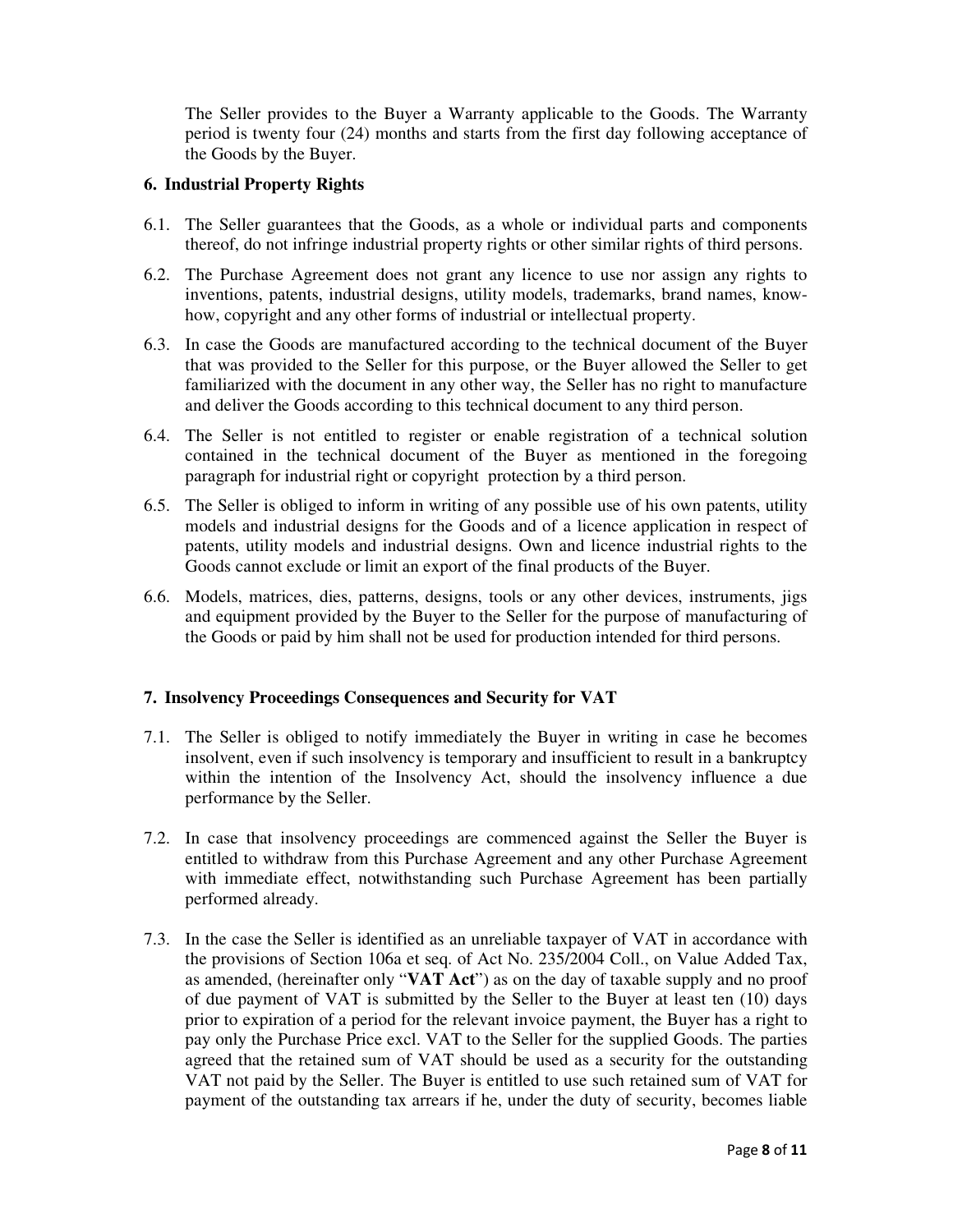for the payment in lieu of the Seller, or to pay out the retained sum of VAT to the Seller within ten (10) working days of the submission upon a proof of due payment of VAT submitted by the Seller. The Seller is further obliged to inform the Buyer of the fact he became an unreliable taxpayer of VAT under the VAT Act within five (5) working days of publishing such a fact. If the Seller breaks this obligation he shall pay to the Buyer a contractual penalty in the amount of CZK 50,000.00 (fifty thousand Czech crowns).

# **8. Damages, Insurance**

- 8.1. The Seller is fully liable for damages or loss incurred to the Buyer as a result of a breach of any of his obligations under this Purchase Agreement or GCTC and/or any statutory obligations or duties by law, other generally binding legal regulations as well as technical standards and other similar applicable regulations related to the Goods or performance of the supply.
- 8.2. The Seller assumes full responsibility for the Goods, dates of delivery, Purchase Price, due performance, quality indicators and conformity of the Goods´ properties to the way of their subsequent use by the Buyer. The Seller must notify the Buyer immediately of any problem that could adversely affect the continuous performance of the supplies of the Goods or even interrupt the supplies of the Goods. Failing that, he will be liable for damages incurred to the Buyer consequently.
- 8.3. The Seller declares he indemnifies the Buyer in the case any person, including state administration bodies and self-government authorities, exercises any claim for damages against the Buyer based on a supply of the Goods to the Buyer or in relation thereto.
- 8.4. The Seller shall within ten (10) calendar days of acceptance of these GCTC, signing GPC or the first Purchase Agreement hand over a copy of an insurance policy authenticated by a notary public and/or an insurance certificate (original or an authenticated copy) to the Buyer that will prove the existence of a liability insurance effected by the Seller applicable to the damages caused by delivery and use of the Goods or in relation thereto and an amount of an insurance claim shall be corresponding to the risk of possible damages to the Buyer in casual relation to any delayed or defective supplies of the Goods. In case of doubts the Seller is obliged to ask the Buyer in writing for stating the required amount of the insurance claim according to the nature of the Goods and respect it. The Seller further agrees that such insurance will not be cancelled or withdrawn or altered for the worse conditions for the whole term of validity of the obligations arising from the Seller´s duty to perform the existing GPC and individual Purchase Agreements.
- 8.5. The Buyer is entitled to withdraw from the General Purchase Contract and any of the Purchase Agreements if the Seller fails to hand over a proof of insurance according to paragraph 8.4. hereof to the Buyer.

#### **9. Governing Law, Dispute Resolution**

9.1. Any legal relations between the parties created in connection with and on the basis of the duly made Purchase Agreements, general purchase agreements and these GCTC are governed by the Czech law.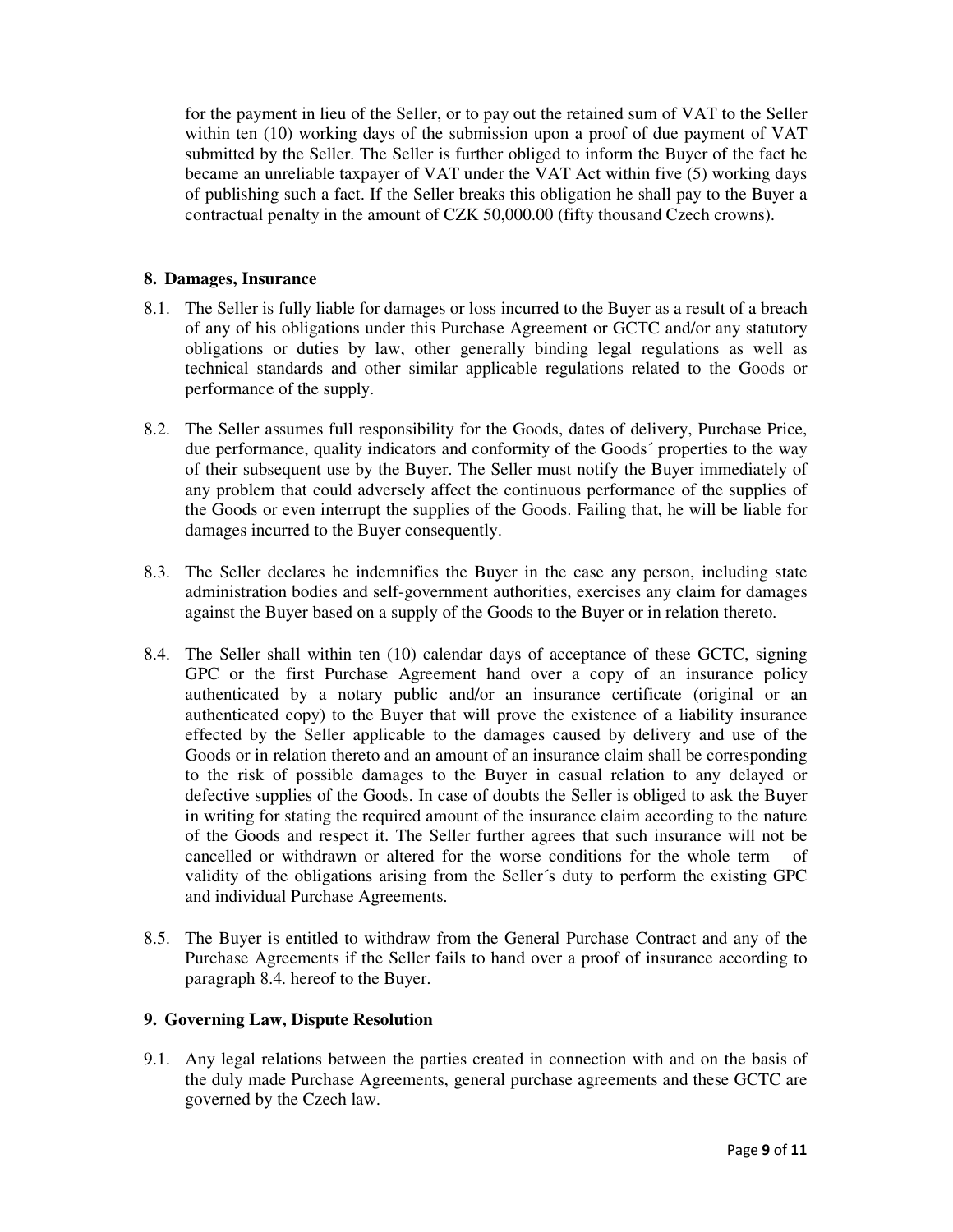9.2. Any disputes between the parties arising from or in relation to the Purchase Agreements made and these GCTC shall be resolved primarily in mutual discussion of the both Parties. If the specific dispute is not settled amicably within thirty (30) days of its creation the dispute shall be resolved by a court having general and territorial jurisdiction of the Buyer on a motion of either party.

## **10. Final Provisions**

- 10.1. Limitation period. Any Seller´s claims towards the Buyer are subject to the statute of limitations in the limitation period of one (1) year. Any Buyer´s claims towards the Seller in respect of damages or loss are subject to the statute of limitations in the limitation period of ten (10) years.
- 10.2. Trade secrets. The Seller shall not be entitled to communicate, disclose or make accessible to a third party any information that the Seller obtained from the Buyer in the performance hereof or separate purchase agreements or in connection therewith or otherwise if such information forms or could form part of the Buyer's trade secrets. Confidential information in accordance with this clause means information regarding competition-relevant and determinable facts that is valuable and not commonly available in business circles and is in any way associated with the operation of the Buyer's plants or the Buyer's business activities (**"Confidential Information"**). The Seller shall keep the Confidential Information secret, refrain from using it without the Buyer's consent or misusing it under any circumstances. If any Confidential Information must be communicated, disclosed or made accessible to a third party, including but not limited to the Seller's subcontractors involved in deliveries or the manufacture of the delivered Goods as the case may be, the Seller shall restrict the scope of such Confidential Information to the very minimum and impose proper measures for the transfer of the obligation of confidentiality on such third parties, and the Seller must be able to demonstrate the transfer of the protection of Confidential Information onto the third party to the Buyer at any time. The Seller shall comply with reasonable, but adequate security measures that ensure the protection of the Buyer's Confidential Information primarily against the loss, theft, destruction thereof, unauthorised access, any intentional, accidental or other damage thereto, or other unauthorised use or processing thereof. The Seller's obligation to maintain the confidentiality of and protect the Confidential Information for the duration of the effectiveness hereof and/or of the last concluded purchase contract, and then for a period of 5 (five) years from the end date of the effectiveness of the last one of them.

Should the above obligations arising from this article of the GCTCs be violated, the Seller is obliged to pay to the Buyer a contractual penalty of CZK 50,000.00 (fifty thousand Czech crowns) for each violation of obligations which shall not affect the Buyer's right to claim damages.

- 10.3. Severability. If any of the articles, paragraphs, subparagraphs, clause or provisions of these GCTC becomes invalid or unenforceable this situation does not affect validity and unenforceability of the rest of the provisions. In such a case, the contracting Parties undertake to agree on a legally acceptable procedure how to ensure realization of their business plans and intentions established in such invalid or unenforceable provision.
- 10.4. Rights and obligations subject-matter, interpretation of practice. Subject-matter of the rights and obligations in these GCTC is always interpreted primarily according to a